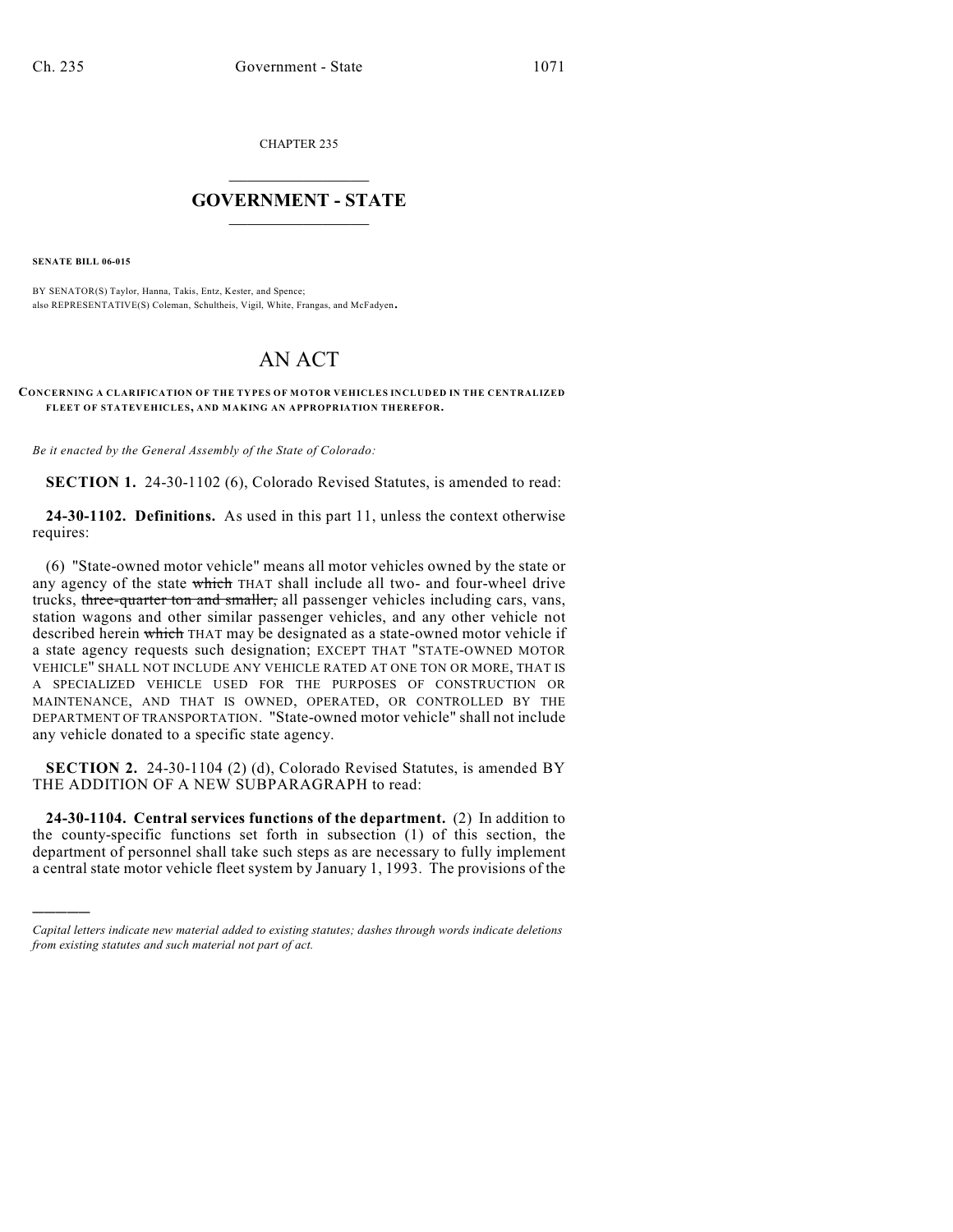1072 Government - State Ch. 235

motor vehicle fleet system created pursuant to this subsection (2) shall apply to the executive branch of the state of Colorado, its departments, institutions, and agencies; except that the governing board of each institution of higher education, by formal action of the board, and the Colorado commission on higher education, by formal action of the commission, may elect to be exempt from the provisions of this subsection (2) and may obtain a motor vehicle fleet system independent of the state motor vehicle fleet system. Under the direction of the executive director, the department of personnel shall perform the following functions pertaining to the motor vehicle fleet system throughout the state:

(d) (IV) REQUIRE THAT ANY DEPARTMENT, INSTITUTION, OR AGENCY OF THE EXECUTIVE BRANCH OF THE STATE THAT OWNS, OPERATES, OR CONTROLS VEHICLES THAT ARE NOT PART OF THE CENTRAL STATE MOTOR VEHICLE FLEET SYSTEM PROVIDE THE DEPARTMENT OF PERSONNEL WITH INFORMATION REQUESTED BY THE DEPARTMENT FOR THE PURPOSE OF COMPILING COMPLETE DATA ON ALL MOTOR VEHICLES OWNED BY THE STATE.

**SECTION 3.** 24-30-1104 (2), Colorado Revised Statutes, is amended BY THE ADDITION OF A NEW PARAGRAPH to read:

**24-30-1104. Central services functions of the department.** (2) In addition to the county-specific functions set forth in subsection (1) of this section, the department of personnel shall take such steps as are necessary to fully implement a central state motor vehicle fleet system by January 1, 1993. The provisions of the motor vehicle fleet system created pursuant to this subsection (2) shall apply to the executive branch of the state of Colorado, its departments, institutions, and agencies; except that the governing board of each institution of higher education, by formal action of the board, and the Colorado commission on higher education, by formal action of the commission, may elect to be exempt from the provisions of this subsection (2) and may obtain a motor vehicle fleet system independent of the state motor vehicle fleet system. Under the direction of the executive director, the department of personnel shall perform the following functions pertaining to the motor vehicle fleet system throughout the state:

(t) REQUIRE THAT THE FEDERAL ENVIRONMENTAL PROTECTION AGENCY MILE-PER-GALLON RATING FOR ALL MOTOR VEHICLES PURCHASED FOR THE STATE-OWNED MOTOR VEHICLE FLEET ON OR AFTER JANUARY 1, 2007, MEET OR EXCEED THE AVERAGE FUEL EFFICIENCY STANDARDS AS ESTABLISHED PURSUANT TO THE FEDERAL "ENERGY POLICY CONSERVATION ACT", 15 U.S.C. SEC. 2001, ET SEQ.

**SECTION 4. Appropriation.** In addition to any other appropriation, there is hereby appropriated, out of any moneys in the motor fleet management fund created in section 24-30-1115, Colorado Revised Statutes, not otherwise appropriated, to the department of personnel, for central services, fleet management program and motor pool services, for operating expenses, for the fiscal year beginning July 1, 2006, the sum of one million eight hundred thousand dollars (\$1,800,000), or so much thereof as may be necessary, for the implementation of this act.

**SECTION 5. Effective date - applicability.** (1) This act shall take effect at 12:01 a.m. on the day following the expiration of the ninety-day period after final adjournment of the general assembly that is allowed for submitting a referendum